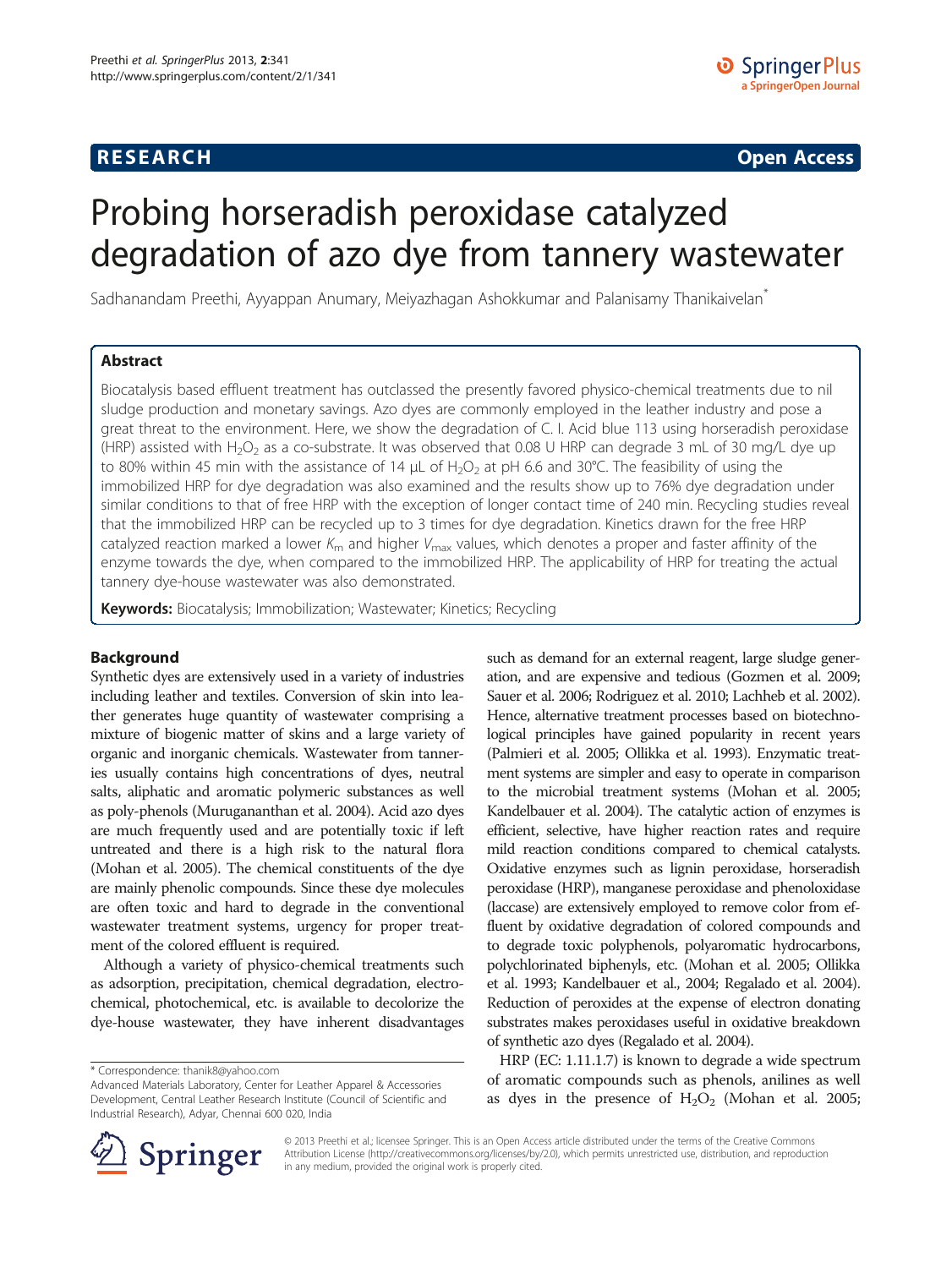Wagner and Nicell [2001;](#page-7-0) Ulson de Souza et al. [2007](#page-7-0); Onder et al. [2011](#page-7-0); Arslan [2011](#page-7-0); Gholami-Borujeni et al. [2011\)](#page-7-0). The enzyme has relatively high thermal stability and wide distribution (Regalado et al. [2004\)](#page-7-0).  $H_2O_2$  helps to oxidize the enzyme into a catalytically active form that is capable of reacting with the phenolic contaminant. Peroxidases act by generating free-radical compounds followed by spontaneous polymerization, the polymers can then be removed from the aqueous phase (Wagner and Nicell [2001\)](#page-7-0). The use of immobilized HRP for treating effluent is becoming popular since it can offer long lifetime, stability and recyclability (Mohan et al. [2005](#page-7-0); Arslan [2011](#page-7-0); Alemzadeh and Nejati [2009](#page-7-0)). However, appropriate selection of encapsulation material specific to the enzyme and optimization of process conditions is still a challenge (Mohan et al. [2005](#page-7-0)). Here, we show the ability of HRP both in its free and immobilized form to decolorize an industrially important azo dye, C.I. Acid blue 113. Various parameters such as pH, temperature, contact time,  $H_2O_2$  and HRP concentration, and dye concentration have been investigated to optimize the treatment conditions. Further, the immobilized HRP performance was evaluated in the process of dye removal along with its recyclability. The enzyme kinetics and ability to treat real tannery effluent were also examined.

#### Experimental

#### Materials

HRP was procured from M/s Medox Biotech Pvt. Ltd., Chennai. 1 μL of the enzyme solution contained 10 U. Specific activity was >250 Pur U/mg. 0.1 M phosphate buffer was prepared using sodium, potassium salts and their respective bases and used to dilute the enzyme such that 2 μL solution contains 0.08 U of HRP.  $H_2O_2$ used was of analytical grade (30% w/v). The buffers and other chemical reagents used in this study were of laboratory grade. Commercial C. I. Acid Blue 113 was procured from the Leather Processing Division of Central Leather Research Institute, Chennai and its chemical properties are presented in Table 1. Standard solutions of the dye were prepared by dissolving a known quantity of C.I. Acid Blue113 in distilled water. The pH of the dye solution was 6.6.  $\lambda_{\text{max}}$  for C.I.Acid Blue 113 was found to be

Table 1 Chemical properties of C.I. Acid Blue 113 (Colour index number 26360)

| <b>Properties</b>      | Value                       |
|------------------------|-----------------------------|
| Molecular formula      | $C_{32}H_{21}N_5Na_2O_6S_2$ |
| Molecular structure    |                             |
| Molecular weight       | 681.65                      |
| Water solubility       | 40 mg/mL                    |
| Chromophore            | Diazo                       |
| $\Lambda_{\text{max}}$ | 566 nm                      |

566 nm and the molar extinction coefficient was calculated as  $16484.3$  l mol<sup>-1</sup> cm<sup>-1</sup> using Beer-Lambert law.

#### Optimization of process parameters for the removal of color using free HRP

Optimization of various process parameters such as pH, temperature, contact time,  $H_2O_2$ , HRP concentration and dye concentration was carried out. Batch reactions were conducted at room temperature maintained at 30°C using borosilicate vials of 15 mL capacity. Each reaction mixture consisted of 3 mL of 30 mg/L dye, 14  $\mu$ L of H<sub>2</sub>O<sub>2</sub> and 0.08 U HRP for all the test series except during dye,  $H_2O_2$  and HRP optimization. The vials containing the reaction mixture were not subjected to stirring or any kind of agitation. The reaction mixture displayed a pH of 6.6. Dye decolorization was measured spectrophotometrically using a UV-Visible spectrophotometer (Model UV-160A; Shimadzu) based on the absorbance at 566 nm  $(\lambda_{\text{max}})$ . Similar experiments were performed by varying the contact time (0, 15, 30, 45, 60, 75, 90, 105, 120 min), pH (4, 5, 6.6, 8, 9, 10), HRP concentration (0.02, 0.04, 0.06, 0.08, 0.10, 0.12 U),  $H_2O_2$  concentration (2, 4, 6, 8, 12, 14, 16, 20 μL), temperature (20, 30, 40, 50, 60°C) and dye concentration (20, 25, 30, 35, 40, 45, 50 mg/L). Experiments were performed in triplicate and the mean values of the results are presented along with error bars. For the pH optimization studies, diluted HCl and NaOH were used to adjust the pH of the samples. The percentage color removal was calculated using the following equation.

% Color degradation 
$$
=
$$
  $\frac{A_0 - A_T}{A_0} \times 100$ 

Where  $A_0$  is the absorbance of the dye solution before enzymatic treatment at 566 nm  $A_T$  is the absorbance of the dye solution after enzymatic treatment at 566 nm.

#### Immobilization of HRP

0.08 U of HRP was added to 1 mL of 0.02 g/mL sodium alginate solution and mixed well. The mixture was dropped into 50 mL of 0.1 M calcium chloride solution through a pipette to form beads while the bottom of the flask was continuously shaken. The beads were left undisturbed in calcium chloride solution to attain stability at 30°C for 40 min. The beads were then filtered and used for further studies.

#### Optimization of process parameters for the removal of color using immobilized HRP

Optimization of various process parameters such as contact time, temperature,  $H_2O_2$  and HRP concentration was carried out. Batch reactions were conducted at room temperature maintained at 30°C using borosilicate vials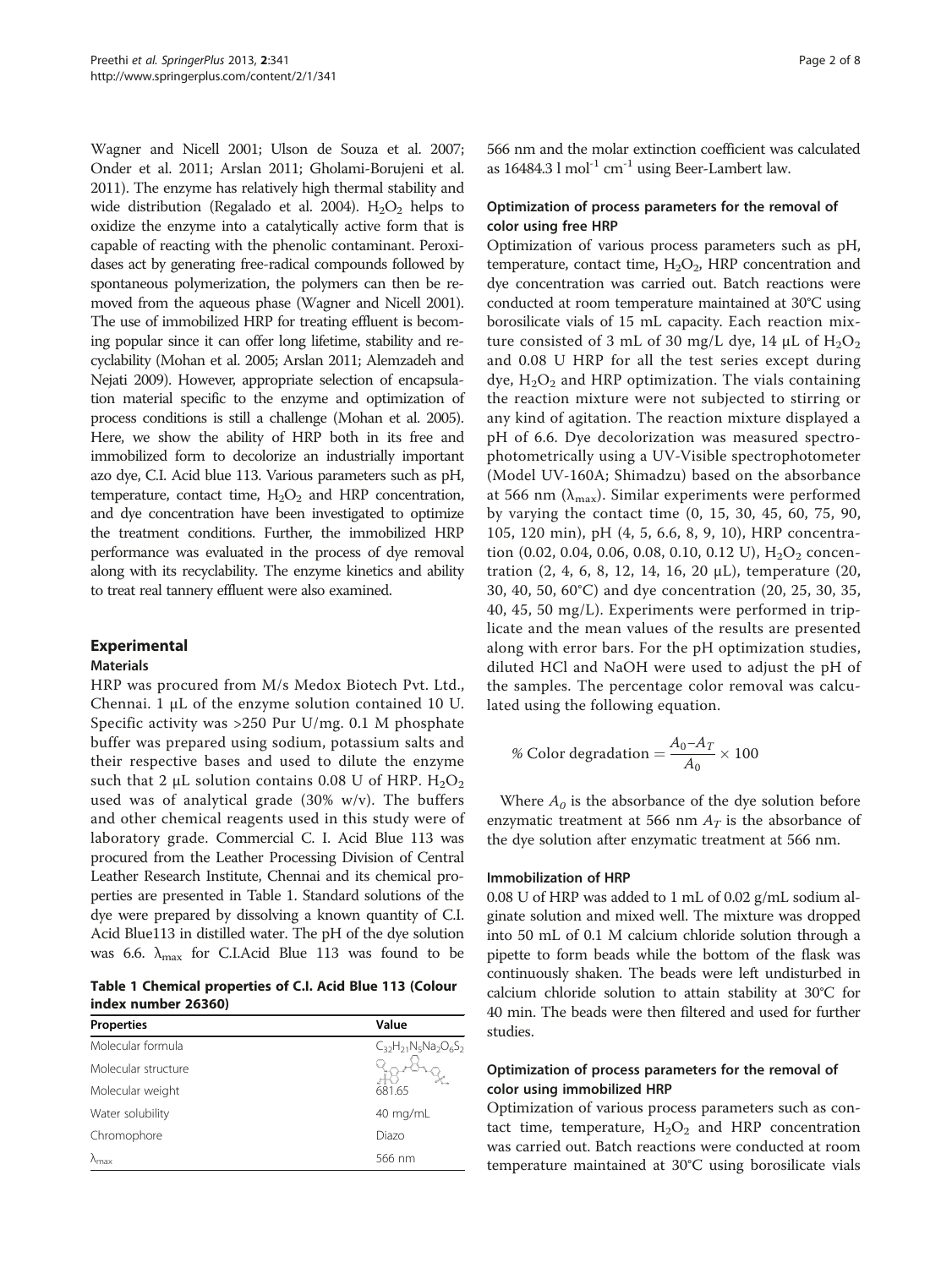of 15 mL capacity. Each reaction mixture consisted of 3 mL of 30 mg/L dye, 14  $\mu$ L of H<sub>2</sub>O<sub>2</sub> and 0.08 U of immobilized HRP for all the test series except during  $H<sub>2</sub>O<sub>2</sub>$  and HRP optimization. The vials containing the reaction mixture were not subjected to stirring or any kind of agitation. The reaction mixture displayed a pH of 6.6. Dye decolorization was measured spectrophotometrically using a UV-Visible spectrophotometer (Model UV-160A; Shimadzu) based on the absorbance at 566 nm  $(\lambda_{\text{max}})$ . Similar experiments were performed by varying the contact time (0, 15, 30, 60, 90, 130, 180, 210, 240, 270 min), immobilized HRP concentration (0.02, 0.04, 0.06, 0.08, 0.10, 0.12 U),  $H_2O_2$  concentration (4, 8, 12, 14, 16, 20 μL) and temperature  $(4, 30, 50^{\circ}$ C). Experiments were performed in triplicate and the mean values of the results are presented along with error bars.

# Recycling studies for the removal of color using immobilized HRP

Each reaction mixture consisted of 3 mL of 30 mg/L dye, 14 μL of  $H_2O_2$  and 0.08 U of immobilized HRP were kept for different time intervals from 60 to 240 min at 30°C and pH 6.6 for the first cycle experiments. The extent of decolorization after each point of time was analyzed spectrophotometrically as above. Experiments were performed in triplicate and the mean values of the results are presented along with error bars. After the experiments, the beads were collected, washed and reused for the second and third cycle of experiments.

#### Enzyme kinetics

The kinetic experiments for the free HRP were performed by varying the concentration of dye (20, 30, 40 and 50 mg/L) and the contact time (15, 30, 45, 60, 75 min) using constant free enzyme and  $H_2O_2$  concentration under the optimum conditions at pH 6.6 and 30°C (see Additional file [1](#page-7-0)). Similarly, the kinetic experiments for the immobilized HRP were performed by varying the concentration of dye (20, 30, 40 and 50 mg/L) and the contact time (25, 85, 125, 200 min) using constant immobilized enzyme and  $H_2O_2$  concentration under the optimum conditions at pH 6.6 and 30°C (see Additional file [1\)](#page-7-0). The maximum rate of decolorization reaction  $(V_{\text{max}})$  and Michaelis-Menten constant  $(K<sub>m</sub>)$  of free as well as immobilized HRP were determined by linear regression and the Lineweaver – Burk plots.

#### Results and discussion

#### Optimization of process parameters using free HRP

Initial experiments were performed to determine the optimum contact time required to degrade the dye using free HRP. A series of experiments with 3 mL of 30 mg/L dye, 14 μL of  $H_2O_2$  and 0.08 U free HRP were conducted for different time intervals up to 120 min at 30°C and pH 6.6. For every 15 min, one vial was analyzed for the dye concentration using UV-Visible spectrophotometer as described above. It is seen from Figure [1a](#page-3-0) that there is a significant increase in the degradation of dye up to 45 min of contact time. After 45 min, no substantial improvement in the degradation of dye was observed. Hence, subsequent experiments were carried out for 45 min as contact time. Temperature is another important parameter governing the action of enzymes. Experiments were carried out using 3 mL of 30 mg/L dye, 14  $\mu$ L of H<sub>2</sub>O<sub>2</sub> and 0.08 U free HRP and kept for different temperatures from 20 to 60°C for 45 min at pH 6.6. The extent of degradation of dye as a function of temperature is shown in Figure [1](#page-3-0)b. It is evident that the maximum color removal is achieved at lower temperature. It has been shown that free HRP has maximum activity at temperatures as low as 5°C (Shi et al. [2011\)](#page-7-0). Although we found that the maximum color removal is achieved at 20°C, we have carried out all further experiments in this study at room temperature (30°C) considering the practical limitations on the application of this technology.

The relation between the concentration of enzyme and substrate is important in achieving maximum catalytic activity of the enzyme. In order to find the optimum enzyme dosage for the chosen dye concentration, various experiments were performed with 3 mL of 30 mg/L dye and 14 μL of  $H_2O_2$  with varying dosage of free HRP from 0.02 to 1.12 U for 45 min at pH 6.6 and 30°C and the results are shown in Figure [2a](#page-3-0). It is seen that the degradation of color is increasing as the concentration of HRP increases and attain saturation at 0.08 U. Further increase in the dosage of HRP did not result in pronounced color removal. Hence, optimum HRP concentration is finalized as 0.08 U and used in all the subsequent experiments. To find the optimum  $H_2O_2$  concentration, various experiments were performed with 3 mL of 30 mg/L dye and 0.08 U free HRP with varying concentration of  $H_2O_2$  from 2 to 20 µL for 45 min at pH 6.6 and 30°C and the results are shown in Figure [2](#page-3-0)b. It is seen that the degradation of dye is very low ( $\sim$ 42%) at low concentration of H<sub>2</sub>O<sub>2</sub>. However, a further increase in concentration of  $H_2O_2$  resulted in pronounced increase in the degradation of dye reaching up to 78%, which underscores the role of  $H_2O_2$  on the catalytic activity of HRP. Saturation of dye degradation is noted after 14 μL  $H_2O_2$ , which was selected as an optimum concentration and used in all the subsequent experiments.

pH is an important factor for the activity of any enzyme and in particular for HRP. To find the optimum pH for the HRP to degrade the dye, various experiments were performed with 3 mL of 30 mg/L dye, 14  $\mu$ L of H<sub>2</sub>O<sub>2</sub> and 0.08 U free HRP with varying pH conditions from 4 to 10 for 45 min at 30°C and the results are shown in Figure [3](#page-4-0)a. It is seen that the free HRP exhibits higher percentage of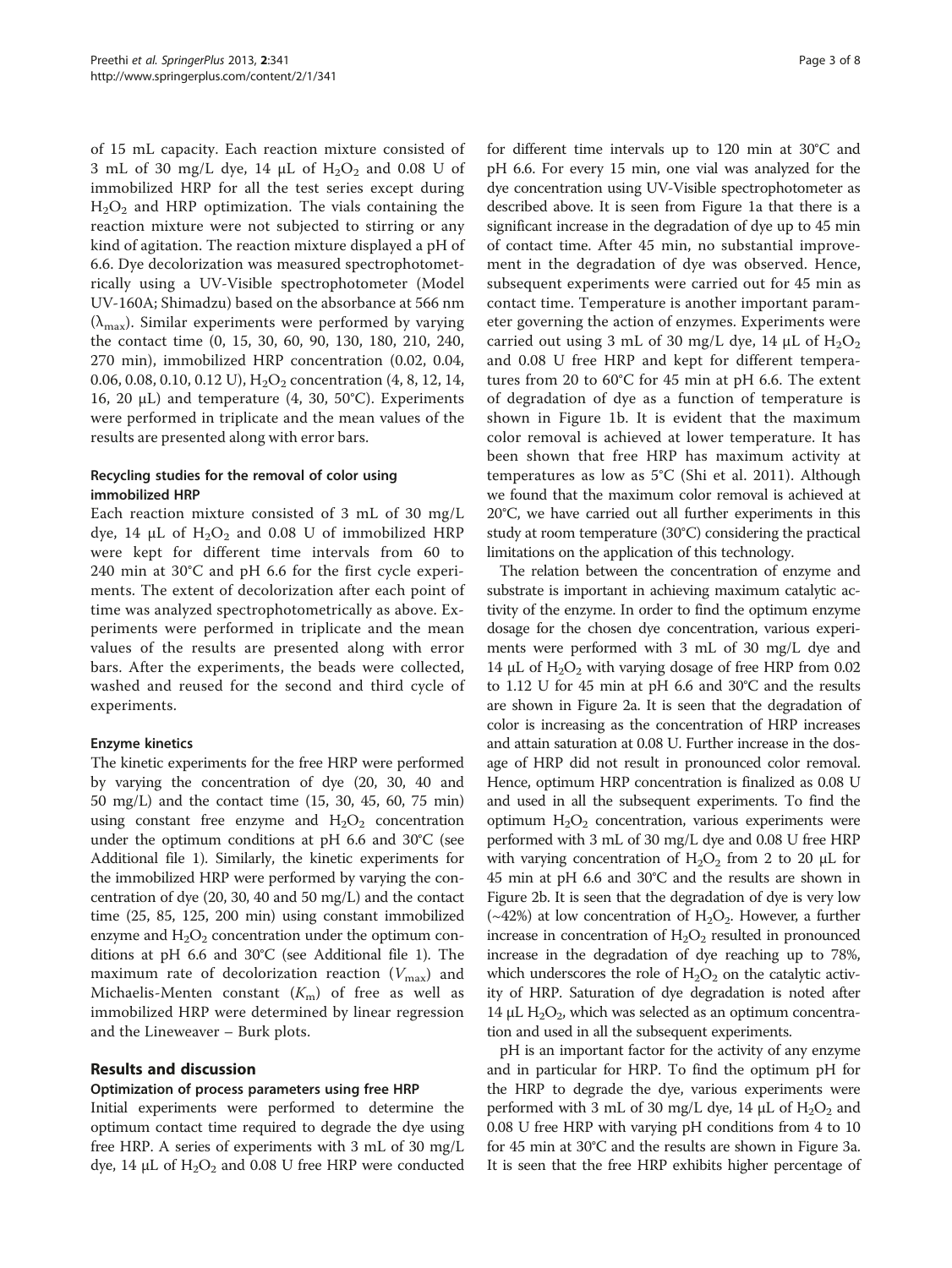<span id="page-3-0"></span>

color removal at various pH values such as 4, 6.6 and 9. It is known that free HRP has higher activity on a wide pH range (Onder et al. [2011;](#page-7-0) Shi et al. [2011\)](#page-7-0). Hence, we have chosen pH 6.6 as the optimum pH and used in all the subsequent experiments. Concentration of the substrate is another important factor, which will affect the performance of the enzymatic reaction. To determine the optimum substrate concentration, experiments were performed with 14 μL of  $H_2O_2$  and 0.08 U free HRP with 3 mL of different dye concentrations from 20 to 45 mg/L for 45 min at pH 6.6 and 30°C and the results are shown in Figure [3](#page-4-0)b. As we can see from Figure [3](#page-4-0)b, the degradation of dye is higher at low concentration of dye from 20 to 30 mg/L. Beyond which, the degradation of dye is decreasing abruptly as the concentration of dye increases. Hence, the optimum substrate concentration was fixed as 30 mg/L for all the subsequent experiments.

#### Optimization of process parameters using immobilized HRP

Immobilization of enzyme is an important technique to reduce the cost of enzymatic processes as it helps in recovery and recycling of entrapped enzymes for more than one

cycle of reaction. Here, we have immobilized the free HRP in calcium alginate beads and experiments were performed to optimize the process parameters for the application of immobilized HRP for decolorizing C.I. Acid Blue113. In order to optimize the contact time, experiments with 3 mL of 30 mg/L dye, 14  $\mu$ L of H<sub>2</sub>O<sub>2</sub> and 0.08 U immobilized HRP were kept for different time intervals up to 270 min at 30°C and pH 6.6. The extent of decolorization as a function of time is shown in Figure [4](#page-4-0)a. A gradual increase in the degradation of dye is noticed as the contact time increases. In comparison to free HRP (45 min), significantly high contact time (240 min) is required for immobilized HRP to degrade the dye appreciably. This may be due to the entrapment of HRP in the calcium alginate beads. To find the optimum temperature, various experiments were performed with 3 mL of 30 mg/L dye, 14  $\mu$ L of H<sub>2</sub>O<sub>2</sub> and and 0.08 U immobilized HRP at different temperatures from 4 to 50°C for 240 min at pH 6.6. The results are shown in Figure [4](#page-4-0)b. Akin to free HRP, the extent of dye degradation is significantly reduced as the temperature of the reaction increases. However, all the further experiments were conducted at room temperature (30°C) considering

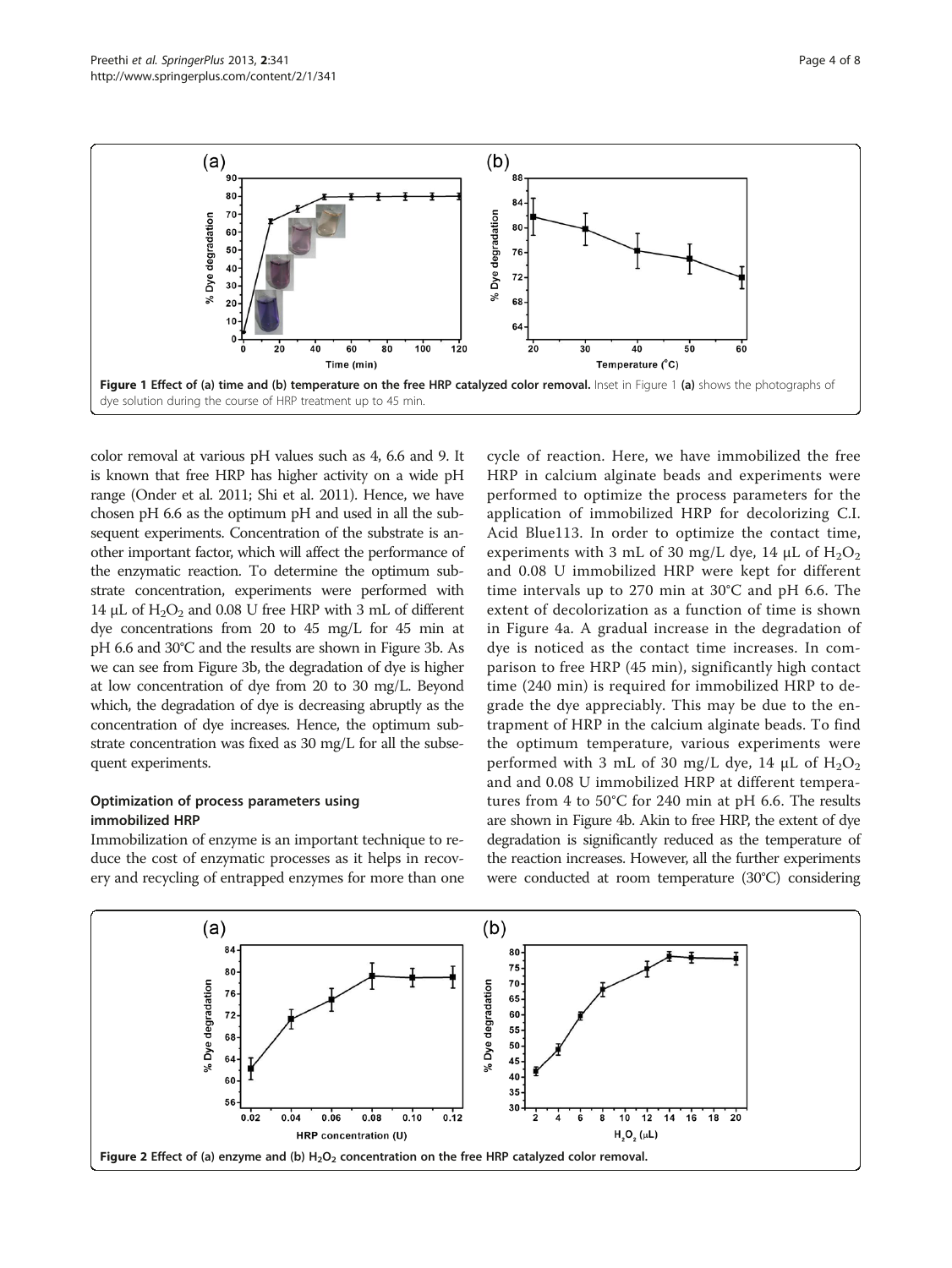<span id="page-4-0"></span>

the practical feasibility. To find the optimum immobilized HRP concentration for degrading the dye, various experiments were performed with 3 mL of 30 mg/L dye and 14 μL of  $H<sub>2</sub>O<sub>2</sub>$  with varying immobilized HRP concentration for 240 min at pH 6.6 and 30°C and the results are shown in Figure [5a](#page-5-0). It is seen that the extent of dye degradation increases as the concentration of immobilized HRP increases reaching saturation at 0.08 U. This value is similar to that observed for free HRP. In order to find the optimum  $H_2O_2$  concentration, experiments were performed with 3 mL of 30 mg/L dye and 0.08 U immobilized HRP with varying concentration of  $H_2O_2$  from 4 to 20 µL for 240 min at pH 6.6 and 30°C and the results are shown in Figure [5b](#page-5-0). It is observed that the dye degradation reaches maximum at 14 μL  $H_2O_2$  beyond which there is no significant increase. This trend is also not very different from free HRP.

#### Recyclability of immobilized HRP

An important advantage of immobilized enzymes is their recyclability in the process thereby reducing the cost of treatment. Hence, we have examined the recycling ability of immobilized HRP for the color removal and the results are shown in Figure [6](#page-5-0). It is seen that immobilized HRP

can be recycled for at least 3 cycles without losing much of its activity. The color removal efficiency of immobilized HRP followed similar pattern for all the 3 cycles as a function of time. There seems to be a marginal reduction in the extent of decolorization during the 2nd and 3rd cycle of experiments. Hence, it is demonstrated that the immobilized HRP can reduce the cost of color removal at industrial level applications.

#### Kinetics of free and immobilized HRP

The kinetics were obtained by observing the degradation of different concentrations of dye at specified time intervals using optimized  $H_2O_2$  concentration and free as well as immobilized HRP concentration under the optimum conditions (at pH 6.6, 30°C). Lineweaver-Burk plots (double reciprocal plot) were made for both free and immobilized HRP as shown in Figure [7.](#page-6-0) The slope  $(K_m/V_{\text{max}})$  and intercept  $(1/V_{\text{max}})$  values were obtained from the plots in order to calculate the apparent Michaelis-Menten constant  $(K<sub>m</sub>)$ as well as the maximum rate of the reaction  $(V_{\text{max}})$ . The calculated value of the apparent  $K<sub>m</sub>$  for free HRP is 0.068 mmol/l, which is lower than immobilized HRP (0.425 mmol/l). Also, the calculated value of  $V_{\text{max}}$  for free HRP is 0.067 mmol/l.min, which is higher than

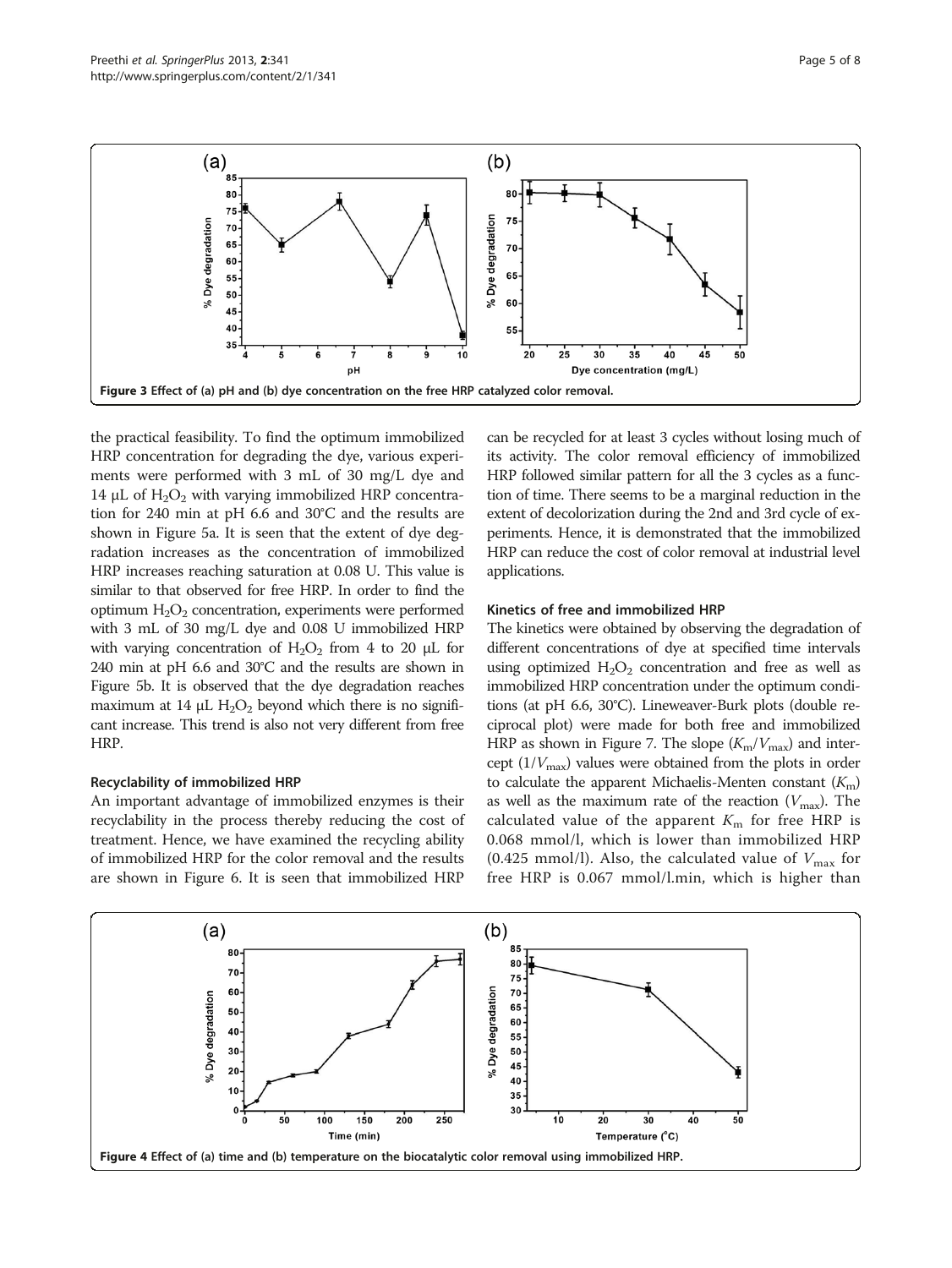<span id="page-5-0"></span>

immobilized HRP (0.048 mmol/l.min). In general, lower  $K<sub>m</sub>$ means better binding of the enzyme to its substrate and higher  $V_{\text{max}}$  indicates faster reaction. Kinetics calculated in this study shows higher affinity of free HRP (low  $K<sub>m</sub>$ ) for the degradation of the dye. Higher apparent  $K<sub>m</sub>$  and lower  $V_{\text{max}}$  values obtained for the immobilized HRP suggest that the immobilization of HRP leads to a lower affinity for the substrate. This may be due to the reduced enzyme activity in immobilized enzyme sample. Such observations are also noted in the previous studies (Monier et al. [2010](#page-7-0)).

#### Decolorization of tannery effluent using free HRP

In order to look at the efficiency of the free HRP for degrading the dye in tannery effluent, which is a mixture of

dye and chemicals such as formic acid, aromatic polymers and fat liquors generally used for making leather, we have used C.I.Acid Blue 113 in the dyeing process of goat leathers and collected the effluent. The collected effluent was suitably diluted to achieve 30 ppm concentration equivalent to the optimized dye concentration in order to treat the effluent using free HRP under optimized reaction parameters. 3 mL of the diluted tannery effluent was treated with optimized reaction parameters such as 0.08 U of free HRP, 14 μL of  $H_2O_2$  for 45 min at pH 6.6 and 30°C. The UV-Visible absorption spectra recorded between 300 and 800 nm for the tannery effluent before and after free HRP treatment is shown in Figure [8](#page-6-0). The absorbance spectrum of the tannery effluent containing the unutilized C.I.Acid Blue 113 exhibits a red-shifted absorption band

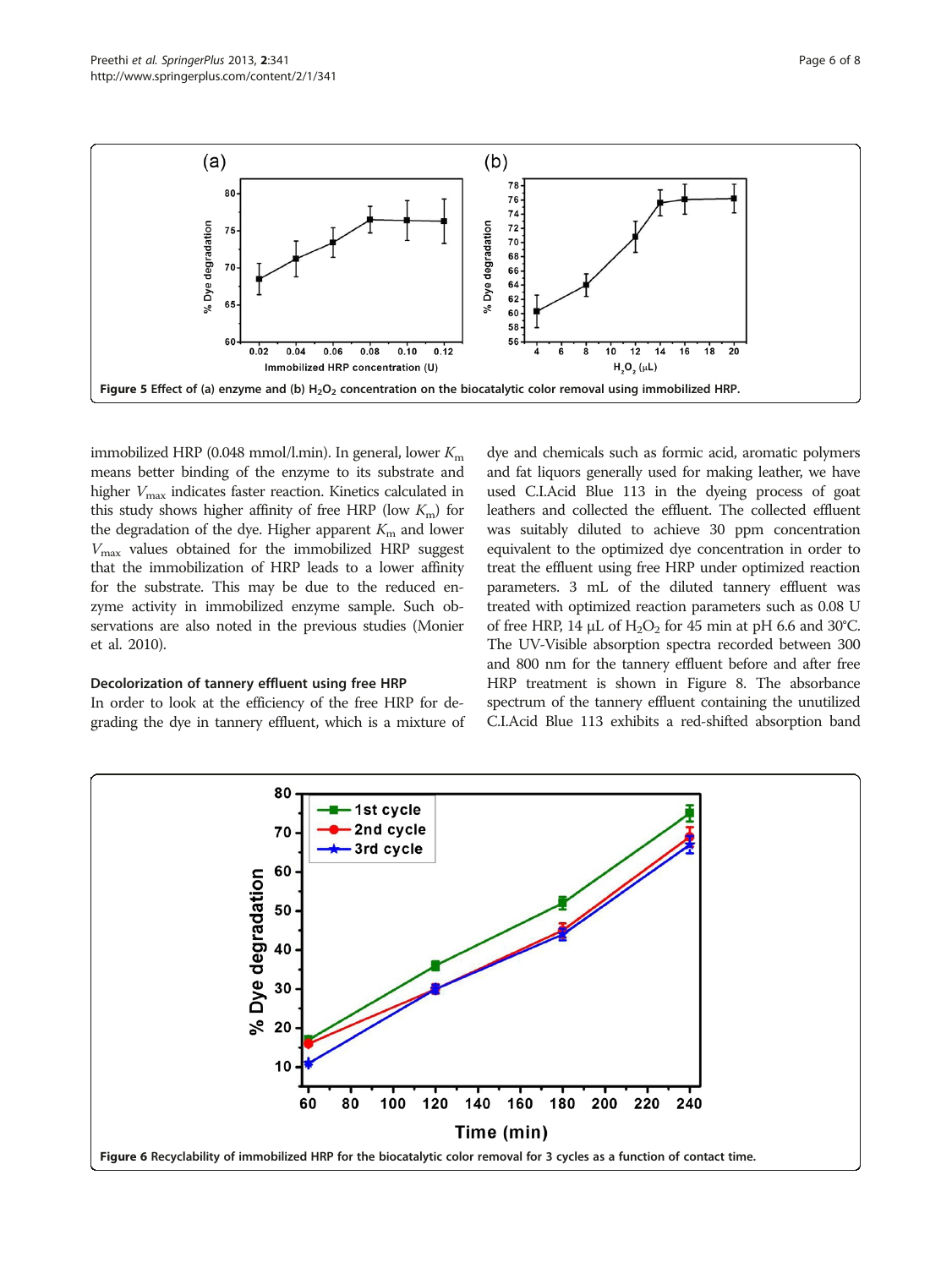<span id="page-6-0"></span>

with  $\lambda_{\text{max}}$  at 578 nm in comparison to the  $\lambda_{\text{max}}$  at 566 nm for pure C.I.Acid Blue 113 solution in distilled water without any chemical auxiliaries. This could be due to the fact that the tannery effluent contains not only unutilized C.I. Acid Blue 113 but also other chemicals, which can possibly interact with the dye molecule causing the red shift. The free HRP treated tannery effluent did not show any absorption band thereby demonstrating its ability to remove color from the tannery effluent. However, care should be exercised on the use of HRP in the real-time application since HRP can denature in extreme conditions such as strong acid and basic medium and high temperature (Shi et al. [2011\)](#page-7-0). Although immobilized HRP can be advantageous under these extreme conditions (Alemzadeh and Nejati [2009](#page-7-0)), a semitechnical trial can be carried out before attempting industrial scale treatment.

# **Conclusions**

The performance of both the free and immobilized HRP depends on the reaction time, pH, temperature, HRP and  $H_2O_2$  concentration. Ambient conditions such as room temperature (30°C) and near-neutral pH (6.6) were suitable for the action of HRP (0.08 U) in both the free and immobilized forms on the optimized dye concentration (30 mg/L) with the assistance of 14  $\mu$ l H<sub>2</sub>O<sub>2</sub>. Free HRP has a faster reaction time (45 min) than immobilized HRP (4 h). The latter can be recycled for at least 3 times thereby demonstrating its potential for application at industrial level. The kinetic parameters for this study are also in line with the optimization experimental results. Free HRP was used for treating actual tannery effluent and the results obtained were satisfactory. This study demonstrates a feasible method for treating tannery effluent. This method could be used to achieve a sustainable and greener environment.